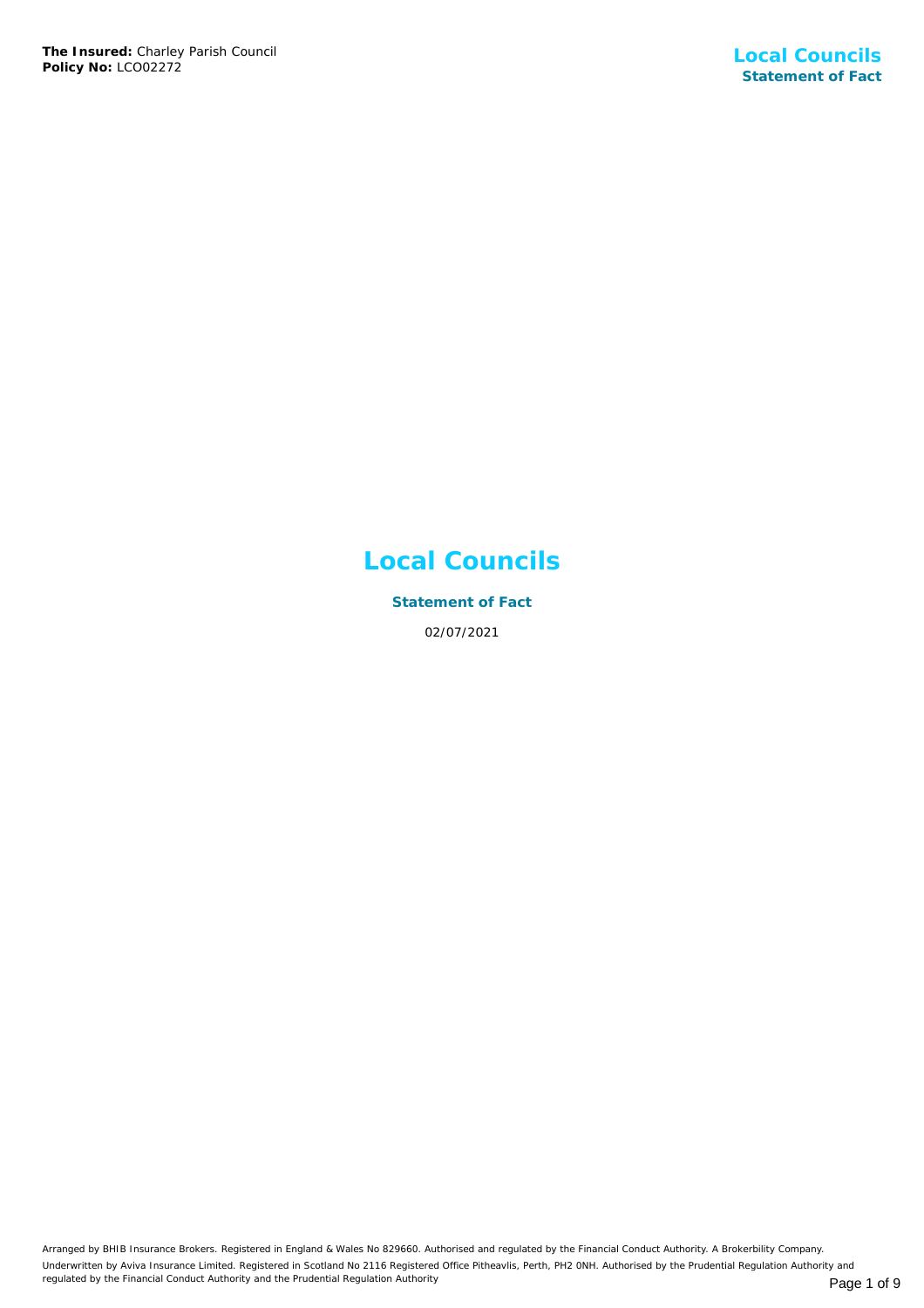**IMPORTANT** - This Statement of Fact provides a record of the information notified to us and facts assumed about you, your business and councillors and clerks. You must check all the information and material facts contained in the Statement of Fact and the Schedule and contact BHIB on 0330 013 0036 or by email to affinities@bhibinsurance.co.uk immediately if any details are incorrect or incomplete.

You should keep this statement of fact for your records.

# Your Duty to make a Fair Presentation of Risk

You must make a fair presentation of risk. This means you must;

- disclose every material circumstance you know or ought to know or, failing that, provide enough information to enable Insurers to make further enquiries
- make disclosures in a reasonably clear and accessible manner
- ensure that representations as to a matter of fact are substantially correct
- $\bullet$ ensure that representations as to a matter of belief are made in good faith

Material information is information that would influence an insurer in deciding whether a risk is acceptable and if so, the premium, terms and conditions to be applied. If you are in doubt whether a fact is material, you should disclose it, since failure to do so could invalidate your policy, reduce claims settlements or result in a claim not being paid.

| Your duties before inception of cover                                                                                                                                                                                                                                                                                                                                                                                            | Your duties after inception of<br>cover                                                                                                                                                                                                                                                                                                                       | Instructions regarding changes of<br>cover                                                                                                                                                                                                                                                                                                                     |
|----------------------------------------------------------------------------------------------------------------------------------------------------------------------------------------------------------------------------------------------------------------------------------------------------------------------------------------------------------------------------------------------------------------------------------|---------------------------------------------------------------------------------------------------------------------------------------------------------------------------------------------------------------------------------------------------------------------------------------------------------------------------------------------------------------|----------------------------------------------------------------------------------------------------------------------------------------------------------------------------------------------------------------------------------------------------------------------------------------------------------------------------------------------------------------|
| All material information must be disclosed<br>to insurers to enable terms to be<br>negotiated and cover arranged. This is not<br>limited to answering specific questions<br>that may be asked by us or by the insurer.<br>If you become aware that material<br>information that you have supplied prior to<br>the placement of your insurance contract<br>tell<br>should<br>incorrect<br>you<br>was<br><b>US</b><br>immediately. | Your duty to make a fair presentation<br>of risk is re-imposed when there are<br>changes or variations in cover and<br>when the insurance contract is<br>renewed or extended. In addition.<br>changes that substantially increase the<br>risk, or relate to compliance with a<br>warranty or condition in the insurance<br>contract must be notified at once. | Alterations to covers or increases in<br>sums insured etc., will not be effective<br>until insurers have accepted the change<br>and you should not assume that they<br>have done so until you have received<br>confirmation to that effect from BHIB.<br>To avoid delay, we therefore suggest<br>that for urgent instructions, you contact<br>us by telephone. |

**Please contact BHIB immediately if you are in any doubt as to whether or not information might be material or if you have any concerns that we might not be aware of all material information.**

# Claims Experience

All claims, incidents or losses during the past three years in respect of any of the risks to be insured must have been reported to the previous scheme underwriters, Allianz Insurance Plc and Aviva Insurance Ltd.

# Declaration

To the best of your knowledge no Councillor or Clerk has;

- $\bullet$  been subject to any County Court Judgements
- $\bullet$  had any insurer decline, cancel or refuse to renew insurance
- been convicted/charged/cautioned in respect of any criminal offence
- ever been prosecuted for failure to comply with any Health and Safety or Welfare or Environmental Protection legislation
- $\bullet$ been declared bankrupt or disqualified from being a company director or involved in any company that went into receivership, liquidation or administration

# Your Property

All property insured including outbuildings will be maintained in a good state of repair.

Where Subsidence is covered all properties are free from any sign of damage caused by subsidence, ground heave or landslip, and have no history of such damage.

You do and will continue to maintain machinery and equipment in a good state of repair.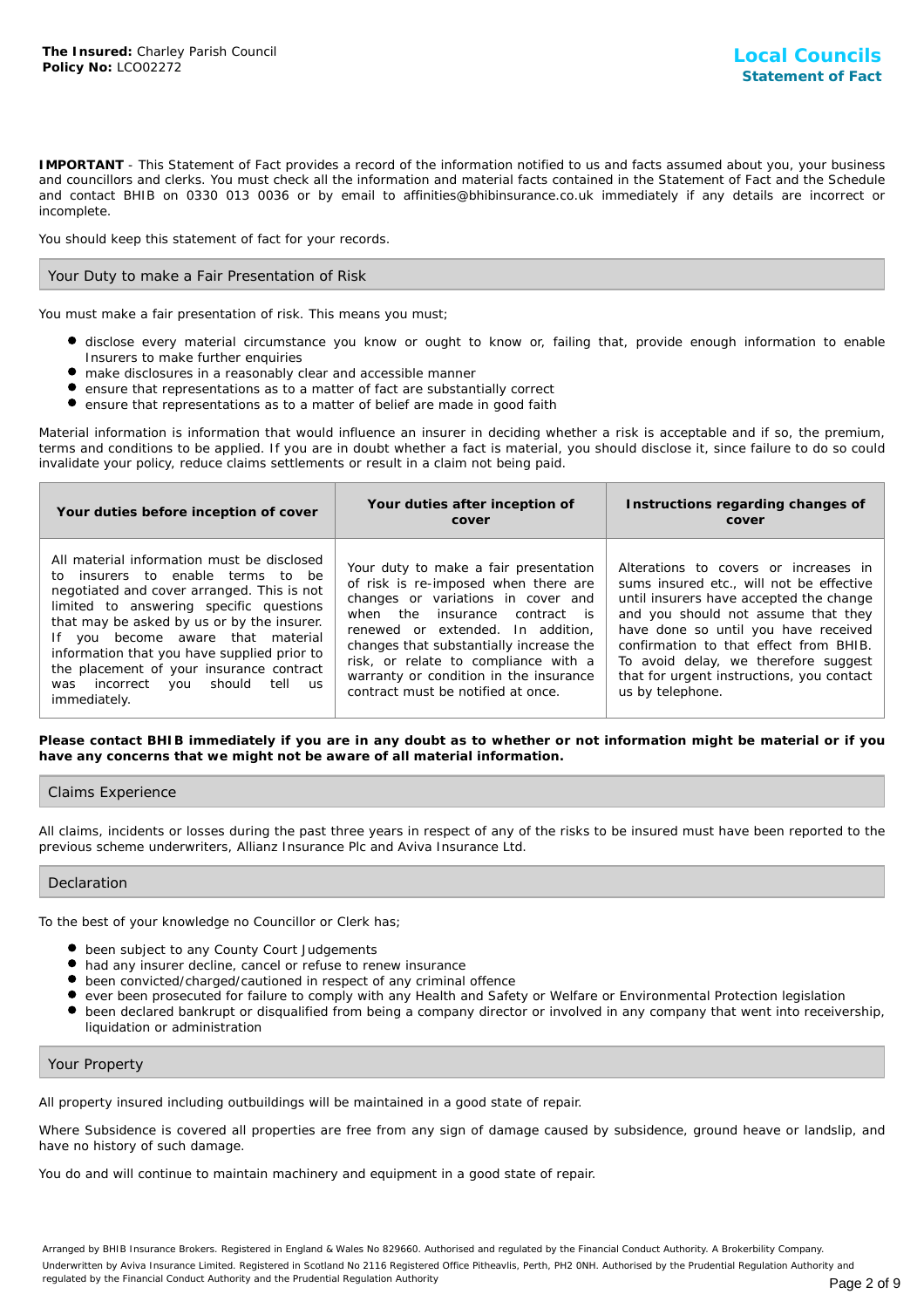# Fidelity Guarantee

You do and will continue to;

- delete employees' password access or make it invalid immediately when any employee leaves your employment
- make BHIB aware of any additional wording included in your last external audit report

# Health and Safety

You comply with all appropriate Health and Safety legislation, and follow the guidelines and advice of the Health & Safety Executive.

# Special Events & Activities

Where you undertake any of the following activities, you comply with the guidelines outlined in the Special Events & Activities Guidelines sheet issued to you;

- Firework Displays, Bonfires and Beacons
- Christmas Trees and Lights
- $\bullet$ Bouncy Castles and lnflatables
- **•** Shooting and Archery
- Fetes and Galas  $\bullet$
- Playgrounds
- Boating Ponds and Lakes

You confirm that you are not carrying out any activity or event not catered for in the Local Council Special Events and Activities Guidelines and you will ensure that you will follow the guidelines accordingly.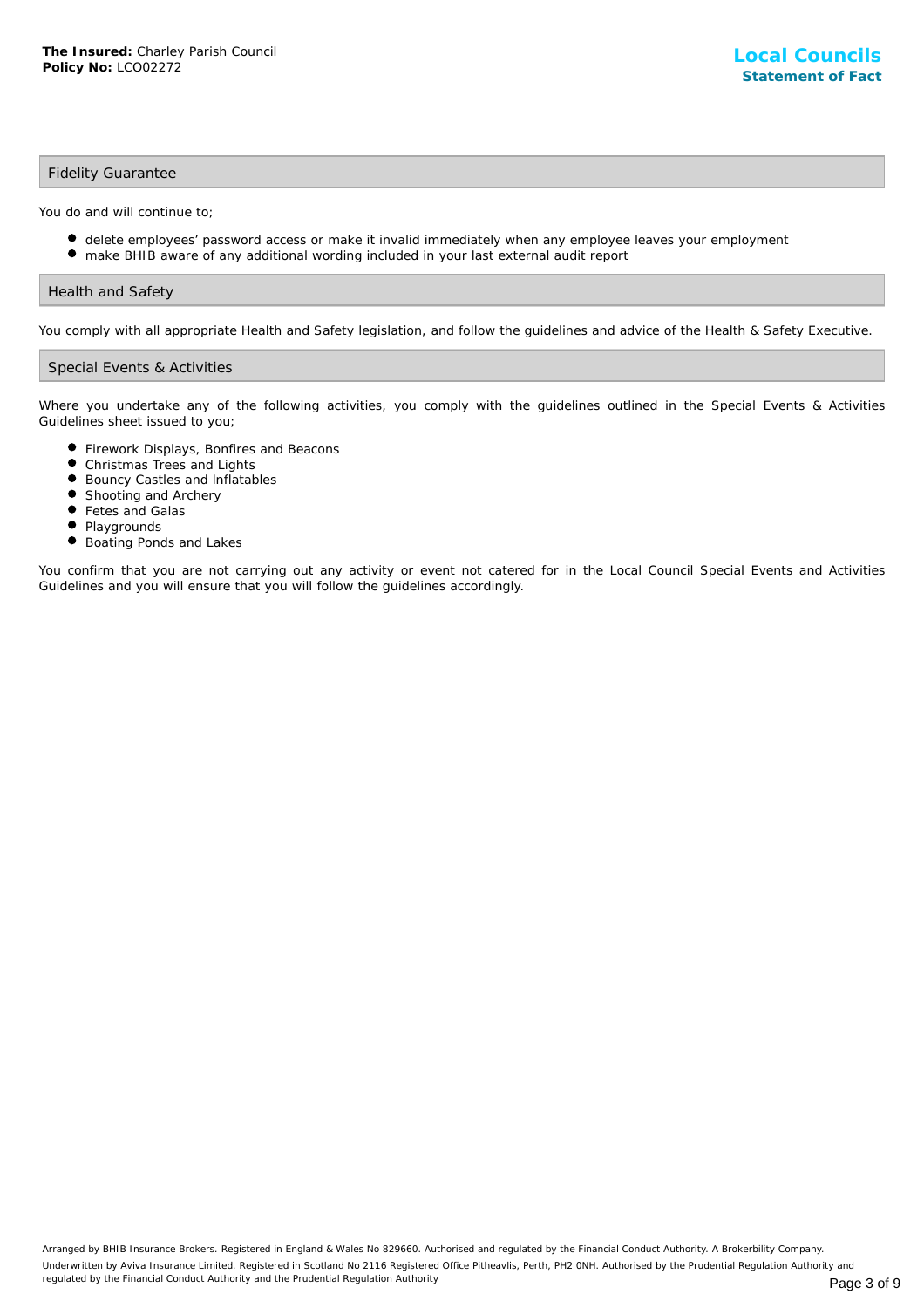I

| <b>Client Details</b>                                                                                                                                              |                                   |
|--------------------------------------------------------------------------------------------------------------------------------------------------------------------|-----------------------------------|
|                                                                                                                                                                    |                                   |
| Council Name                                                                                                                                                       | Charley Parish Council            |
| Address Line 1                                                                                                                                                     | Hillside Bungalow                 |
| Address Line 2                                                                                                                                                     | Abbey Road                        |
| Town                                                                                                                                                               | Coalville                         |
| County                                                                                                                                                             | Leicestershire                    |
| Postcode                                                                                                                                                           | <b>LE67 4UA</b>                   |
| Please state to which Rural Community Council (England) or County<br>Voluntary Council (Wales) you are affiliated or in which County area<br>your Hall is situated | Leicestershire                    |
| Population Size                                                                                                                                                    | Up to 500                         |
| If you do not have an PAYE Reference, please confirm that you are<br>exempt from holding one                                                                       | To be confirmed                   |
| <b>Contact Title</b>                                                                                                                                               | Ms                                |
| Contact Forename                                                                                                                                                   | Ja'Neen                           |
| Contact Surname                                                                                                                                                    | Day                               |
| Contact Telephone                                                                                                                                                  | 07415 122976                      |
| <b>Contact Email Address</b>                                                                                                                                       | admin@charleyparishcouncil.org.uk |
| Verified e-mail address for all communications. Please let the BHIB Affinities team know immediately if this address needs to be changed. J                        |                                   |
| <b>Additional Email Address</b>                                                                                                                                    |                                   |
| This is                                                                                                                                                            | a new quotation                   |
| Mandatory Covers                                                                                                                                                   |                                   |
|                                                                                                                                                                    |                                   |
| Public Liability Limit of Indemnity                                                                                                                                | £10,000,000                       |
| <b>Employers Liability Limit of Indemnity</b>                                                                                                                      | 10,000,000                        |

| Employers Liability Limit of machinity                                        | 10,000,000 |
|-------------------------------------------------------------------------------|------------|
| Officials Indemnity Limit                                                     | 500,000    |
| Libel and Slander Limit                                                       | 250,000    |
| Legal Expenses Limit                                                          | 250,000    |
| Money - Cash in Transit, on Premises in Business Hours, in Bank<br>Night Safe | £2,500     |
| Money - Cash in Safe                                                          | 2,500.00   |
| Fidelity Guarantee Limit                                                      | £50,000    |

Arranged by BHIB Insurance Brokers. Registered in England & Wales No 829660. Authorised and regulated by the Financial Conduct Authority. A Brokerbility Company. Underwritten by Aviva Insurance Limited. Registered in Scotland No 2116 Registered Office Pitheavlis, Perth, PH2 0NH. Authorised by the Prudential Regulation Authority and regulated by the Financial Conduct Authority and the Prudential Regulation Authority **Page 4 of 9**  $P$  and  $P$  and  $P$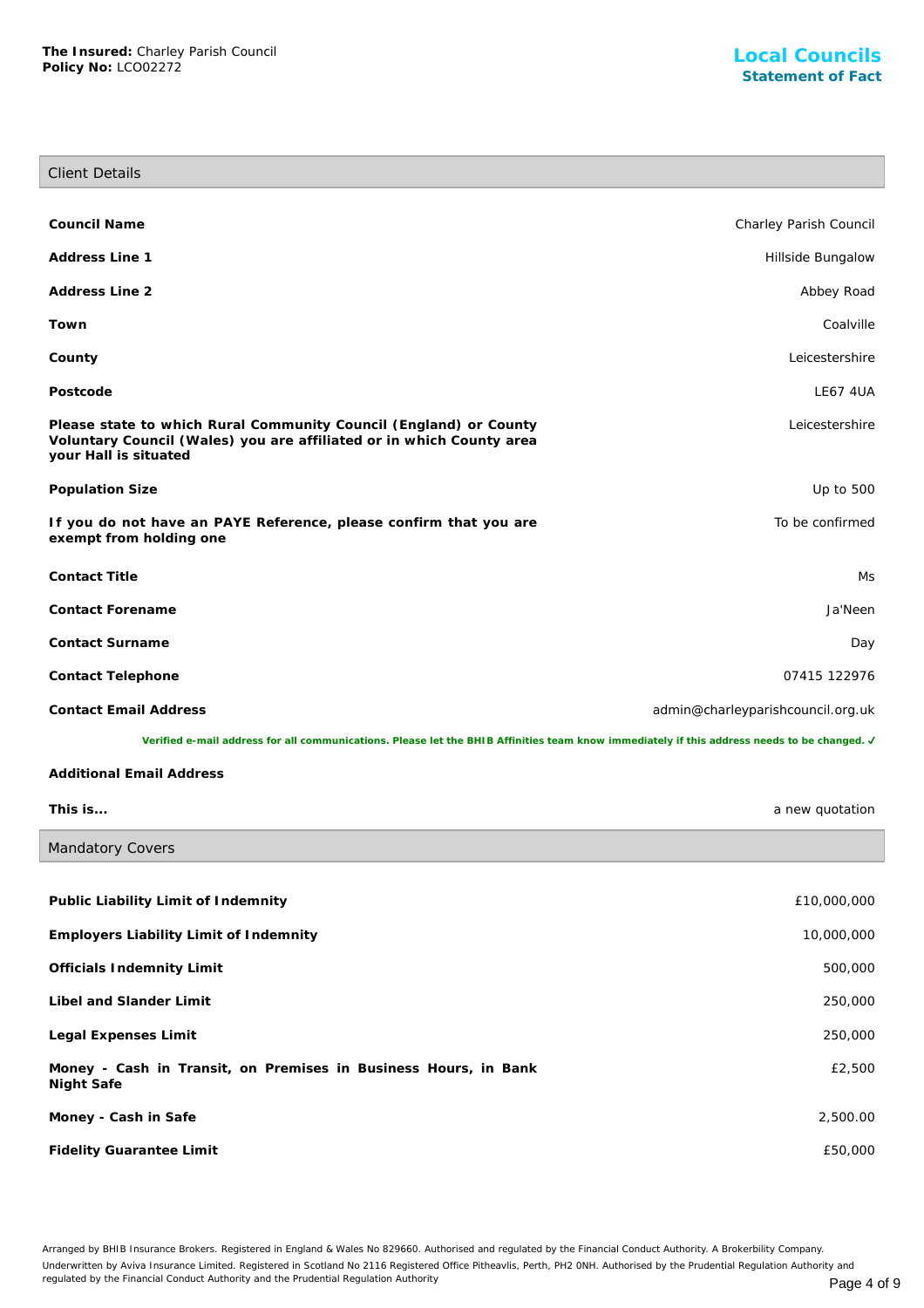# Additional Covers

Optional Covers

| Do you require Additional Covers, as set out below?                        | Yes |
|----------------------------------------------------------------------------|-----|
| Do you wish to increase the standard limit for any of the above<br>options | No. |

| Do you require cover for Buildings                                                          | <b>No</b>  |
|---------------------------------------------------------------------------------------------|------------|
| Do you require cover for CCTV Equipment                                                     | <b>No</b>  |
| Is cover for Sports Ground Surfaces and/or Concrete, Tarmac or<br>Asphalt Surfaces required | No         |
| Is cover for Regalia required                                                               | <b>No</b>  |
| Is Business Interruption cover required?                                                    | No         |
| Is cover for Personal Accident required                                                     | Yes        |
| Is cover for Terrorism required                                                             | <b>No</b>  |
| Do you require No Claims Bonus Protection & Application of Excess<br>Protection             | <b>No</b>  |
| Do you require Data Breach Response cover?                                                  | <b>No</b>  |
| Have you attained an award under the Local Council Awards<br>Scheme?                        | <b>No</b>  |
| Do you wish to receive a free Parish Online licence?                                        | Yes        |
| Do you wish to agree to a 3 year Long Term Undertaking (LTU) in<br>return for a discount    | Yes        |
| LTU Start date                                                                              | 10/07/2021 |
| LTU End date                                                                                | 10/07/2024 |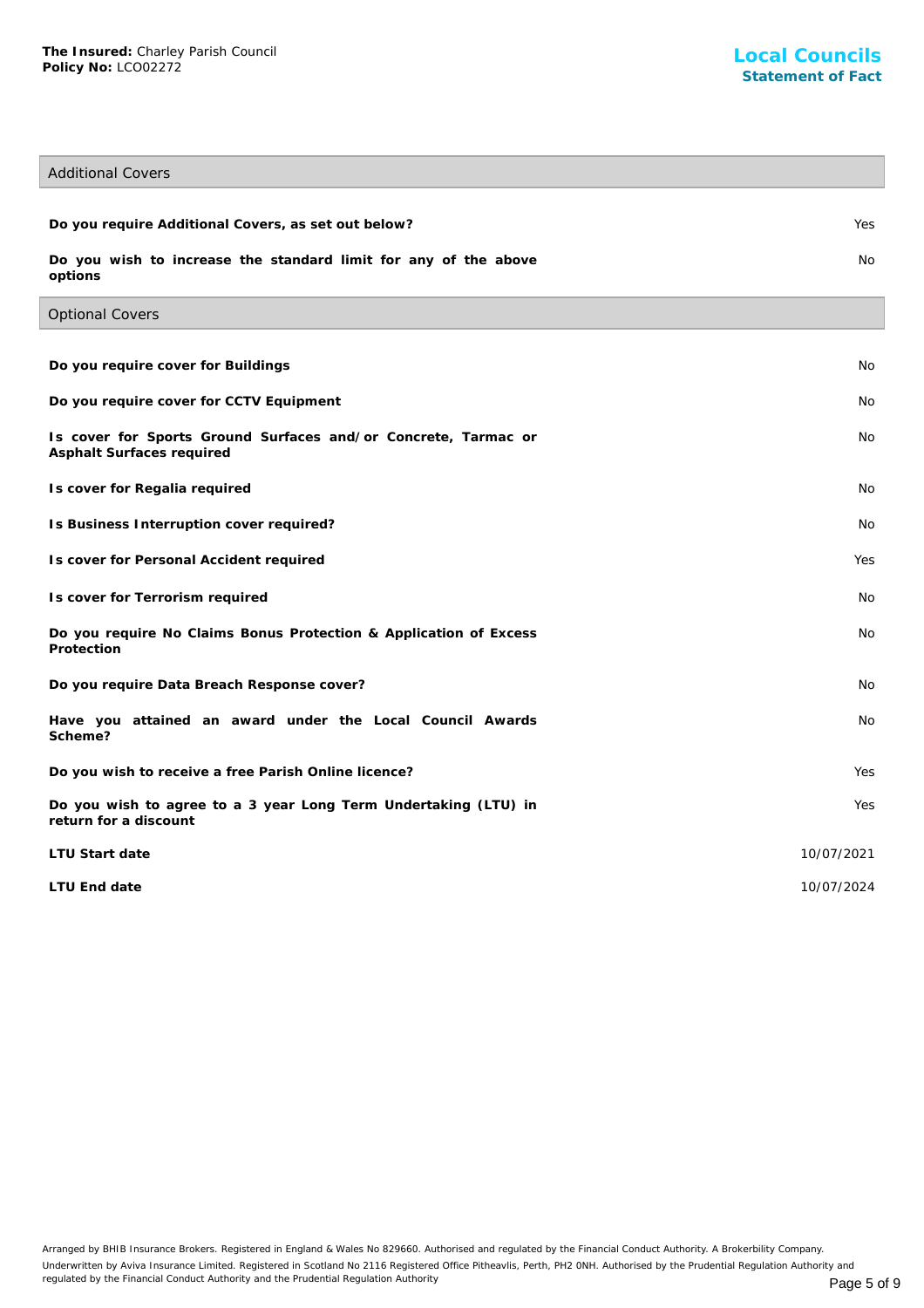**the last 3 years, whether insured or not?**

# General Questions

| (i) No Insurer has declined my/our proposal, cancelled or refused to<br>renew my/our policy, required an increased premium, special terms<br>or conditions for any of the insurance proposed for                                                                                                                                                                                                                                                                                                                                           | True          |
|--------------------------------------------------------------------------------------------------------------------------------------------------------------------------------------------------------------------------------------------------------------------------------------------------------------------------------------------------------------------------------------------------------------------------------------------------------------------------------------------------------------------------------------------|---------------|
| (ii) Neither I/We, nor any other principal members of this<br>organisation have been convicted of any criminal offence other than<br>a motoring conviction                                                                                                                                                                                                                                                                                                                                                                                 | True          |
| (iii)I am/We are not aware of any existing circumstances which<br>have resulted or could result in a dispute which may give rise to any<br>payment under this insurance and I/We understand that no such<br>circumstances can be accepted as a foundation of a claim under this<br>insurance                                                                                                                                                                                                                                               | True          |
| (iv) I/We declare that the proposer is registered in the United<br>Kingdom, the Isle of Man or the Channel Islands                                                                                                                                                                                                                                                                                                                                                                                                                         | True          |
| To the best of my/our knowledge no partners, principals or directors<br>have; been subject to any county court judgments, had any Insurer<br>decline or refuse to renew Insurance or impose any special temrs for<br>acceptance, been convicted/charged/cautioned in respect of any<br>criminal offence, been declared bankrupt or disqualified from being<br>a company director or involved in any company that went into<br>receivership or liquidation, been subject to a recovery action by<br>Customs & Excise or the Inland Revenue. | True          |
| <b>Business Description</b>                                                                                                                                                                                                                                                                                                                                                                                                                                                                                                                | Local Council |
| Has the client elected to pay by instalments?                                                                                                                                                                                                                                                                                                                                                                                                                                                                                              | <b>No</b>     |
| Has your organisation made, or had made against it, any claims in                                                                                                                                                                                                                                                                                                                                                                                                                                                                          | No.           |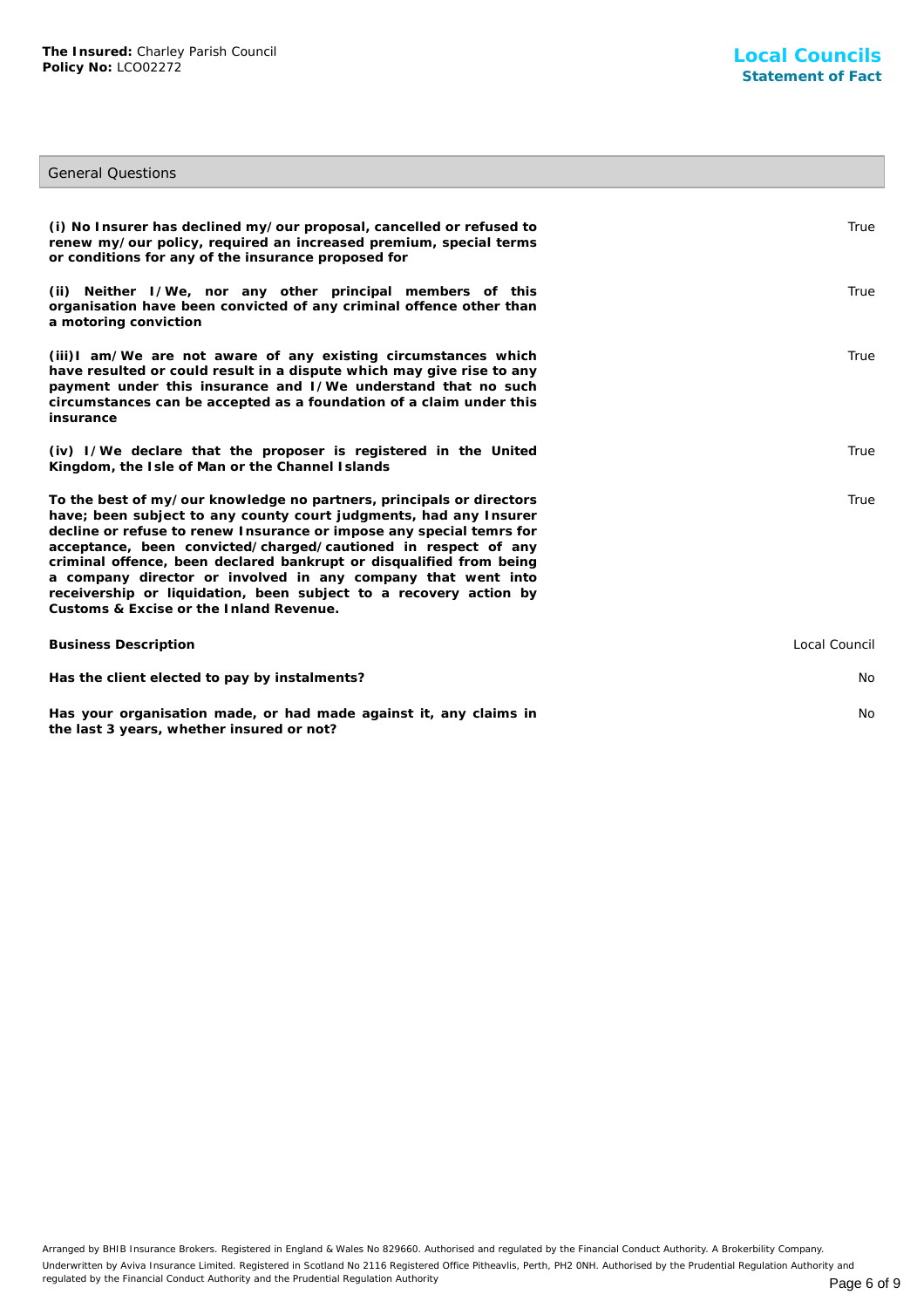# **Important Information**

# **Data Protection – Privacy Notice**

#### **Personal Information**

We collect and use personal information about you so that we can provide you with a policy that suits your insurance needs. This notice explains the most important aspects of how we use your information but you can get more information about the terms we use and view our full privacy policy at www.aviva.co.uk/privacypolicy or request a copy by writing to us at Aviva, Freepost, Mailing Exclusion Team, Unit 5, Wanlip Road Ind Est, Syston, Leicester LE7 1PD.

The data controller responsible for this personal information is Aviva Insurance Limited as the insurer of the product. Additional controllers include BHIB Insurance Brokers, who are responsible for the sale and distribution of the product, and any applicable reinsurers.

#### **Personal information we collect and how we use it**

We will use your personal information:

- to provide you with insurance: we need this to decide if we can offer insurance to you and if so on what terms and also to administer your policy, handle any claims and manage any renewal,
- to support legitimate interests that we have as a business: we need this to manage arrangements we have with reinsurers, for the detection and prevention of fraud and to help us better understand our customers and improve our customer engagement (this includes marketing, customer analytics and profiling),
- to meet any applicable legal or regulatory obligations: we need this to meet compliance requirements with our regulators (e.g. Financial Conduct Authority), to comply with law enforcement and to manage legal claims, and
- to carry out other activities that are in the public interest: for example we may need to use personal information to carry out anti-money laundering checks.

As well as collecting personal information about you, we may also use personal information about other people, for example family members you wish to insure on a policy. If you are providing information about another person we expect you to ensure that they know you are doing so and are content with their information being provided to us. You might find it helpful to show them this privacy notice and if they have any concerns please contact us in one of the ways described below.

The personal information we collect and use will include name, address and date of birth, financial information and details of your business and property. If a claim is made we will also collect personal information about the claim from you and any relevant third parties. We may also need to ask for details relating to the health or any unspent offences or criminal convictions of you or somebody else covered under your policy. We recognise that information about health and offences or criminal convictions is particularly sensitive information. Where appropriate, we will ask for consent to collect and use this information.

If we need your consent to use personal information, we will make this clear to you when you complete an application or submit a claim. If you give us consent to using personal information, you are free to withdraw this at any time by contacting us – refer to the "Contacting us" details below. Please note that if consent to use information is withdrawn we may not be able to continue to provide the policy or process claims and we may need to cancel the policy.

Of course, you don't have to provide us with any personal information, but if you don't provide the information we need we may not be able to proceed with your application or any claim you make. Some of the information we collect as part of this application may be provided to us by a third party. This may include information already held about you and your business and property within the Aviva group, including details from previous quotes and claims, information we obtain from publicly available records, our trusted third parties and from industry databases, including fraud prevention agencies and databases.

# **Credit Searches**

To ensure the Insurer has the necessary facts to assess your insurance risk, verify your identity, help prevent fraud and provide you with our best premium and payment options, the Insurer may need to obtain information relating to you at quotation, renewal and in certain circumstances where policy amendments are requested. The Insurer or their agents may:

- undertake checks against publicly available information (such as electoral roll, county court judgments, bankruptcy orders or repossession(s). Similar checks may be made when assessing claims,
- **•** carry out a quotation search from a credit reference agency (CRA) which will appear on your credit report and be visible to other credit providers. It will be clear that this is a quotation search rather than a credit application.

The identity of our CRA and the ways in which they use and share personal information, are explained in more detail at www.callcredit.co.uk/crain.

# **Automated decision making**

We carry out automated decision making to decide whether we can provide insurance to you and on what terms, deal with claims or carry out fraud checks. In particular we use an automated underwriting engine to provide on-line quotes, using the information we have collected.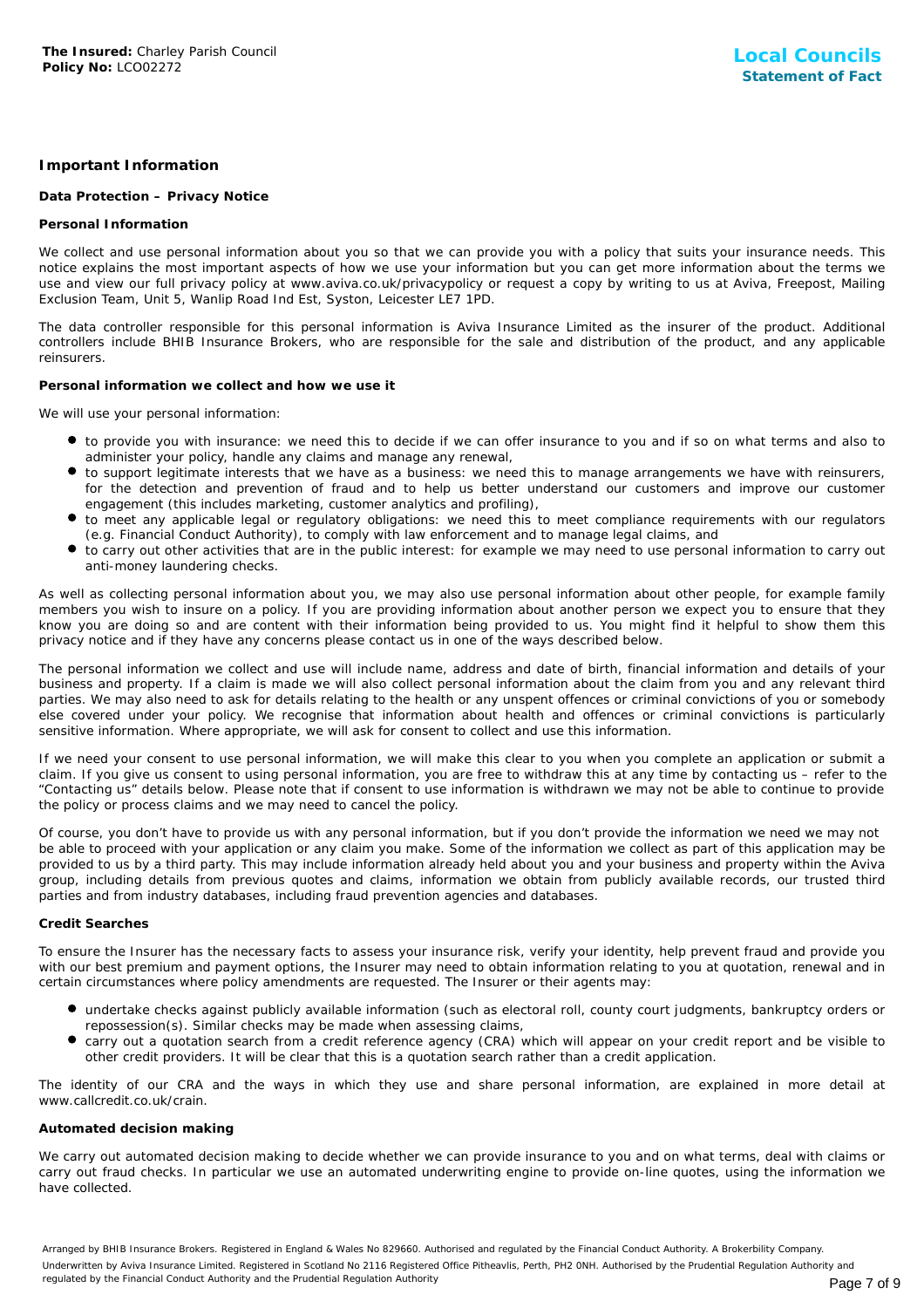#### **How we share your personal information with others**

We may share your personal information:

- with the Aviva group, our agents and third parties who provide services to us, and your intermediary and other insurers (either directly or via those acting for the insurer such as loss adjusters or investigators) to help us administer our products and services,
- with regulatory bodies and law enforcement bodies, including the police, e.g. if we are required to do so to comply with a relevant legal or regulatory obligation,
- with other organisations including insurers, public bodies and the police (either directly or using shared databases) for fraud prevention and detection purposes,
- with reinsurers who provide reinsurance services to Aviva and for each other. Reinsurers will use your data to decide whether to provide reinsurance cover, assess and deal with reinsurance claims and to meet legal obligations. They will keep your data for the period necessary for these purposes and may need to disclose it to other companies within their group, their agents and third party service providers, law enforcement and regulatory bodies.

Some of the organisations we share information with may be located outside of the European Economic Area ("EEA"). We'll always take steps to ensure that any transfer of information outside of Europe is carefully managed to protect your privacy rights. For more information on this please see our Privacy Policy or contact us.

#### **Marketing**

We may use personal information we hold about you across the Aviva Group to help us identify and tailor products and services that may be of interest to you. We will do this in accordance with any marketing preferences you have provided to us. We may continue to do this after your policy has ended.

If you wish to amend your marketing preferences please contact us:

By phone: 01603 622200 or +44 1603 604999 (from abroad)

#### By email: helpdesk@aviva.co.uk

By Post: Aviva, Freepost, Mailing Exclusion Team, Unit 5, Wanlip Road Ind Est, Syston, Leicester, LE7 1PD

To see how you can change your preferences in MyAviva or view your choices for online advertising visit our full Privacy Policy at www.aviva.co.uk/privacypolicy

#### **How long we keep your personal information for**

We maintain a retention policy to ensure we only keep personal information for as long as we reasonably need it for the purposes explained in this notice. We need to keep information for the period necessary to administer your insurance and deal with claims and queries on your policy. We may also need to keep information after our relationship with you has ended, for example to ensure we have an accurate record in the event of any complaints or challenges, carry out relevant fraud checks, or where we are required to do so for legal, regulatory or tax purposes.

#### **Your rights**

You have various rights in relation to your personal information, including the right to request access to your personal information, correct any mistakes on our records, erase or restrict records where they are no longer required, object to use of personal information based on legitimate business interests, ask not to be subject to automated decision making if the decision produces legal or other significant effects on you, and data portability. For more details in relation to your rights, including how to exercise them, please see our full privacy policy or contact us – refer to the "Contacting us" details below.

#### **Contacting us**

If you have any questions about how we use personal information, or if you want to exercise your rights stated above, please contact our Data Protection team by either emailing them at dataprt@aviva.com or writing to the Data Protection Officer, Level 4, Pitheavlis, Perth PH2 0NH.

If you have a complaint or concern about how we use your personal information, please contact us in the first instance and we will attempt to resolve the issue as soon as possible. You also have the right to lodge a complaint with the Information Commissioners Office at any time.

# **Fraud Prevention and Detection**

In order to prevent and detect fraud we may at any time

- Share information about you with other organisations and public bodies including the Police
- Undertake credit searches and additional fraud searches
- Check and/or file your details with fraud prevention agencies and databases, and if you give us false or inaccurate information